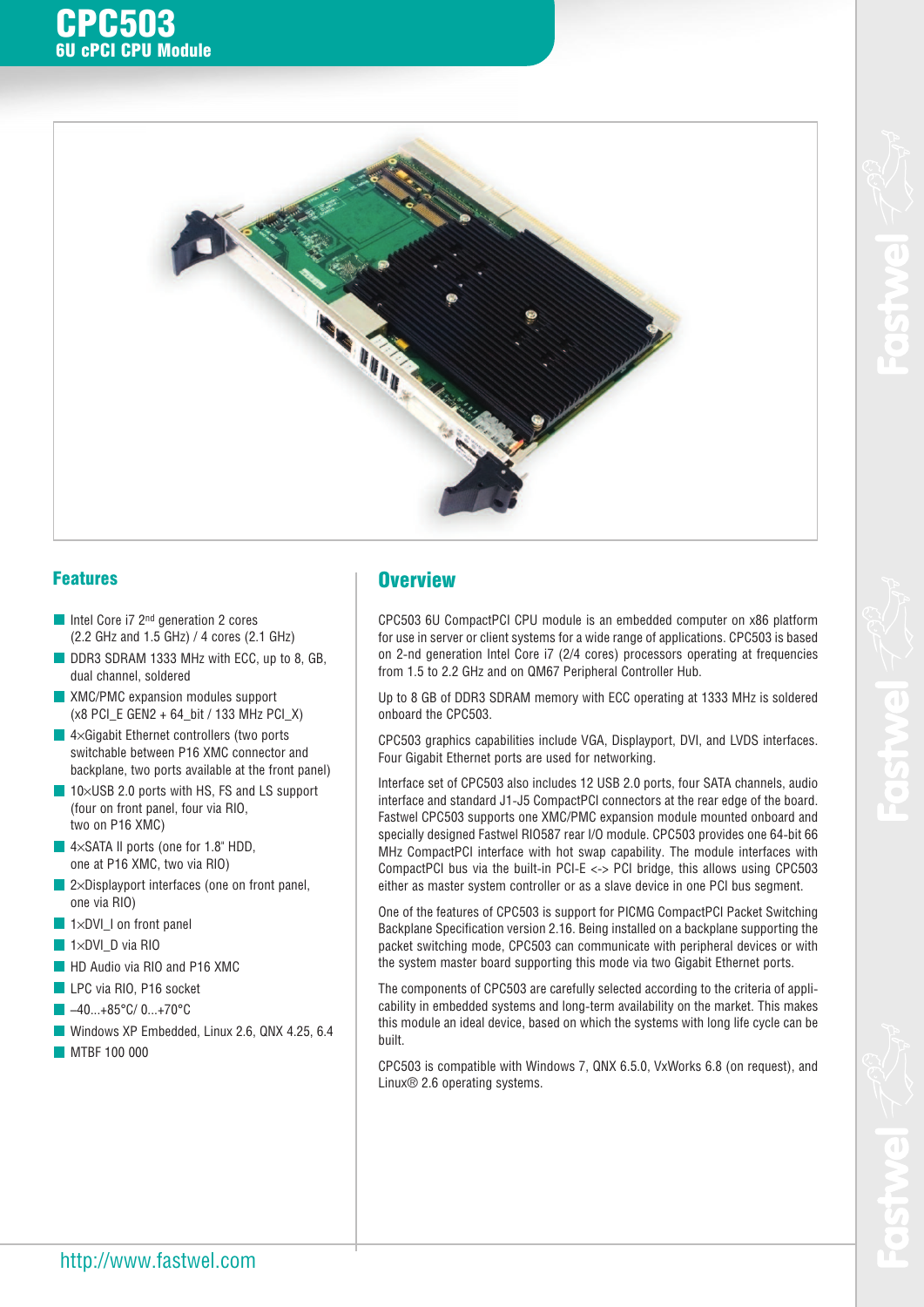# **Technical Specifications**

### **System**

- CPU:
- Core i7 2715QE, 2.1 GHz, 6 MB L4 Cache,
- Core i7 2655LE, 2.2 GHz LV,
- 4 MB L2 Cache
- Core i7 2610UE, 1.5 GHz ULV,
- 4 MB L2 Cache
- Chipset: PCH QM67 (includes standard peripherals of IBM PC AT platform)
- DDR3 SDRAM 1333 MHz with ECC, up to 8 GB, dual channel, soldered
- FRAM: 256 Kbit, RAM 256 B for BIOS Setup parameters storage; realized on SPI bus
- Watchdog Timer: integrated programmable watchdog timer
- MTBF: not less than 100 000 hours (TBA)

#### **Flash BIOS**

• 16 Mbit SPI-Flash

#### **Graphics**

- $\cdot$  DVI-I interface (VGA, 2048 $\times$ 1536 @75 Hz), DVI-D (1920 $\times$ 1200 @60 Hz) on front panel
- DisplayPort interface (up to 2560×1600 @60 Hz) on front panel
- DisplayPort interface (up to 2560×1600 @60 Hz) via Rear I/O module
- Simultaneous operation of two interfaces

#### **Storage**

- NAND Flash-Disk: Integrated 4-channel NAND controller, up to 100 MB/sec, connected to SATA6 interface
- Serial ATA:

One channel available at P16 XMC connector One channel is used for connection of onboard 1.8" HDD Two channels available via Rear I/O module

#### **Software support**

- Linux 2.6
- QNX 4.25, 6.4
- VxWorks 6.8

### **Interfaces**

- PCI Bus:
- Routed to Compact PCI J1/J2 connectors 64 bit/ 66 MHz
- PI7C9X130 PCI-E-to-PCI-X bridge
- HotSwap support

Non-system slot operation (Non-Transparent Bridge mode)

• LPC Bus:

available via P16 XMC connector available at Rear I/O module

• PCI Express:

PCI-E 2.0 support (up to 5 GT/s) Routed to P15 XMC connector, up to x8 devices Routed to CPCI J3/P3 connector, up to х4 devices XMC conforms to ANSI/VITA 42.3 specification

- SMBus:
- Conforms to SMBus 2.0 specification Speed up to 100 Kbit/sec
- SPI Interface: FRAM support, up to 25 MHz
- Ethernet: via PCI Express x4 Gen2 interface. Four 10/100/1000 ports: two ports switchable between P16 XMC connector and Rear IO, two ports available at the front panel. PICMG 2.16 support. Server network controller
- Real-time clock (RTC): CR2032 3V lithium battery backup
- LED Indicators: two user programmable LEDs startup status/Hot swap indicator, SATA activity
- Hardware Monitor: Realized via PECI/SMBus interfaces Three power voltages monitoring
- CPU and PCB temperatures monitoring
- Audio: HD Audio interface available via P16 XMC connector and Rear I/O

### **XMC/PMC Expansion Modules Support**

- One XMC/PMC module can be installed onboard
- PCI-X 64-bit/133 MHz bus routed to P1-P4 PMC connectors (ANSI/VITA 39, PCI-X on PMC)
- PMC I/O P4 routed to Rear IO (PICMG 2.0)
- PCI-E x8 Gen2 bus routed to P15 XMC connector (ANSI/VITA 42.3, XMC PCI Express Protocol Standard)
- Additional interfaces (one SATA, two USB, LPC, HD-Audio, two Gb Ethernet) routed to P16 XMC connector

**Mechanical**

- Dimensions: 212.5×266.05 mm (8.37"×10.47")
- Weight: 0.720 kg

### **Power**

+5 V 8 A; +12 V 1 A; –12 V 1 A; +3.3 V 10 A

#### **Environmental conditions**

- Operating temperature: 0°C to +70°C – commercial –40°C to +85°C – industrial
- Shock/vibration: 50g/5g

### **Warranty**

• 3 years for parts and labor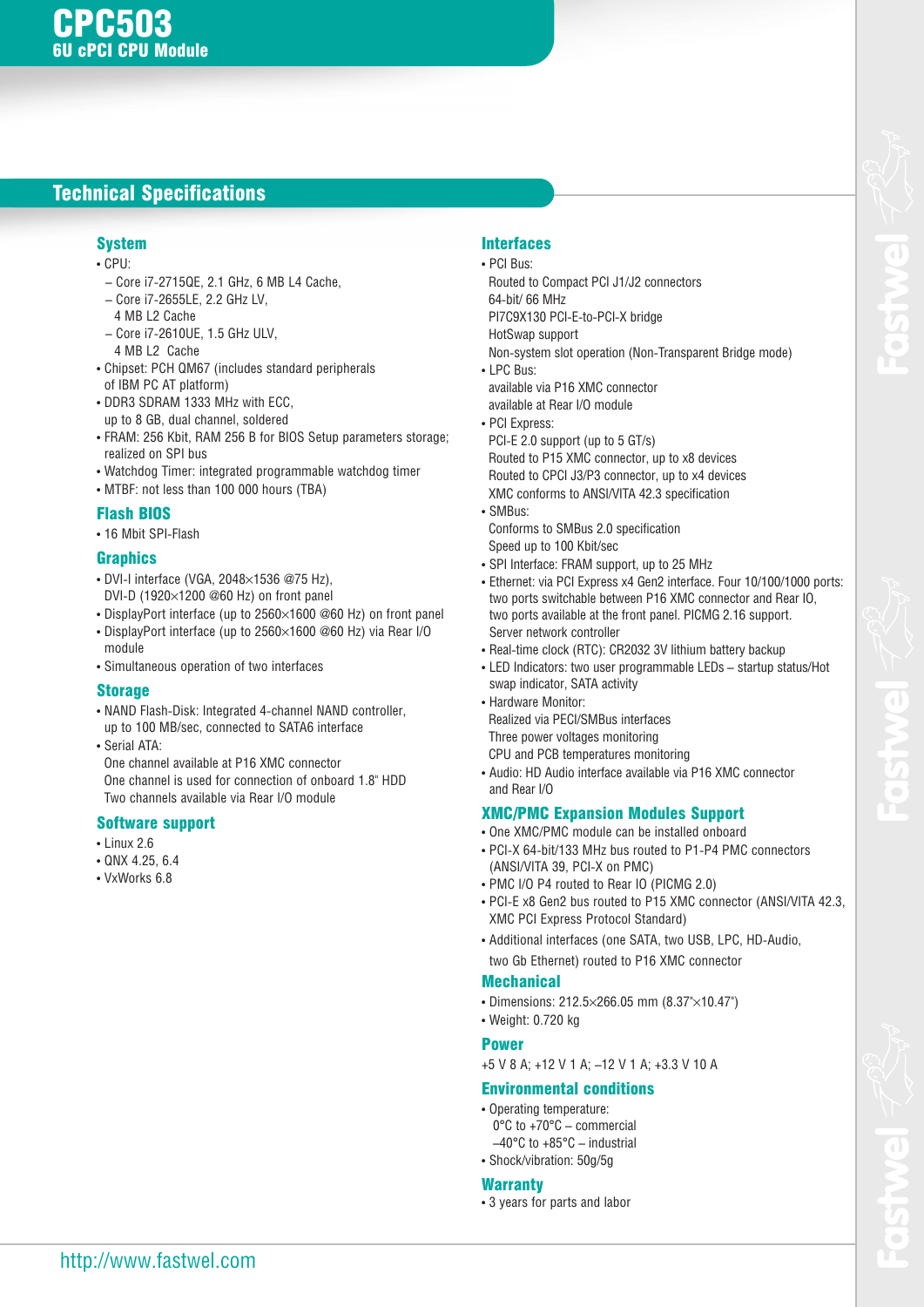# **Board Layout**



 $\overline{\phantom{a}}$ 

 $\bigcirc$ 

E

 $\mathbf{r}$